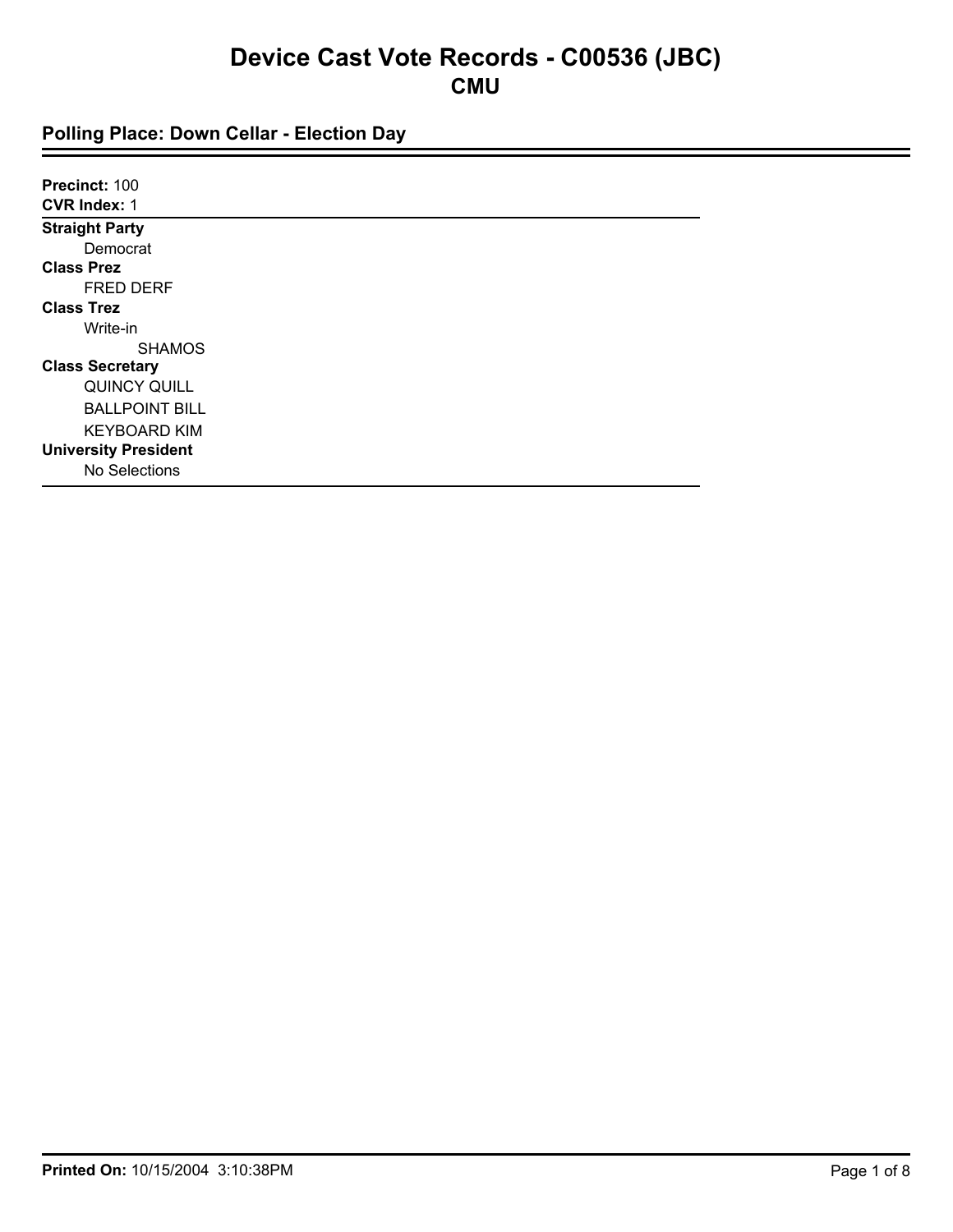| Precinct: 100               |  |
|-----------------------------|--|
| <b>CVR Index: 2</b>         |  |
| <b>Straight Party</b>       |  |
| No Selections               |  |
| <b>Class Prez</b>           |  |
| <b>CHAIRMAN MAO</b>         |  |
| <b>Class Trez</b>           |  |
| <b>CHRIS CASH</b>           |  |
| <b>Class Secretary</b>      |  |
| <b>SCRIPT SUZY</b>          |  |
| <b>BALLPOINT BILL</b>       |  |
| No Selections               |  |
| <b>University President</b> |  |
| <b>BRUCE WAYNE</b>          |  |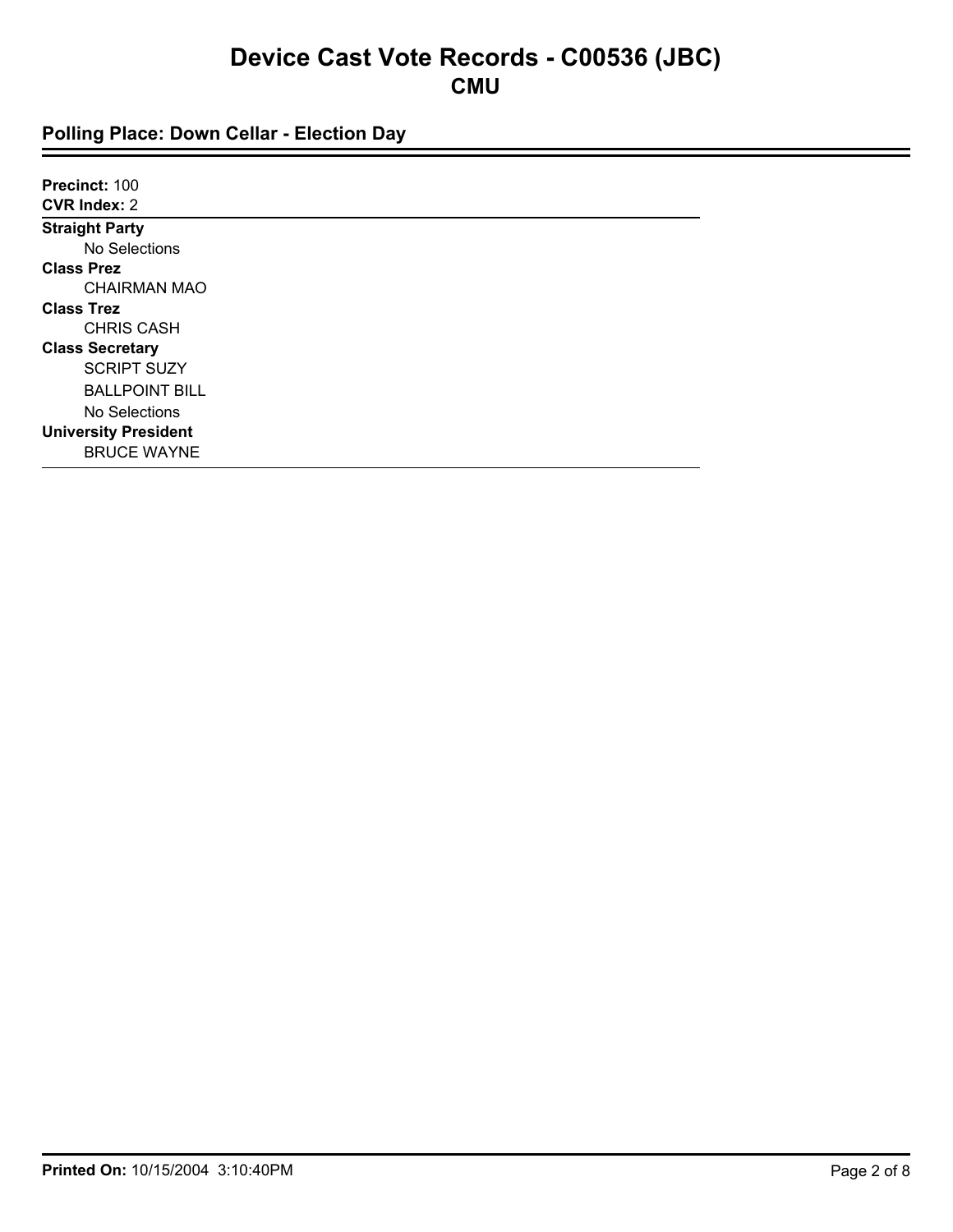| Precinct: 100               |  |
|-----------------------------|--|
| <b>CVR Index: 3</b>         |  |
| <b>Straight Party</b>       |  |
| Republican                  |  |
| <b>Class Prez</b>           |  |
| <b>FRED DERF</b>            |  |
| <b>Class Trez</b>           |  |
| <b>KELLY COINS</b>          |  |
| <b>Class Secretary</b>      |  |
| No Selections               |  |
| No Selections               |  |
| <b>HANDWRITING HANNAH</b>   |  |
| <b>University President</b> |  |
| <b>BILL BIXBY</b>           |  |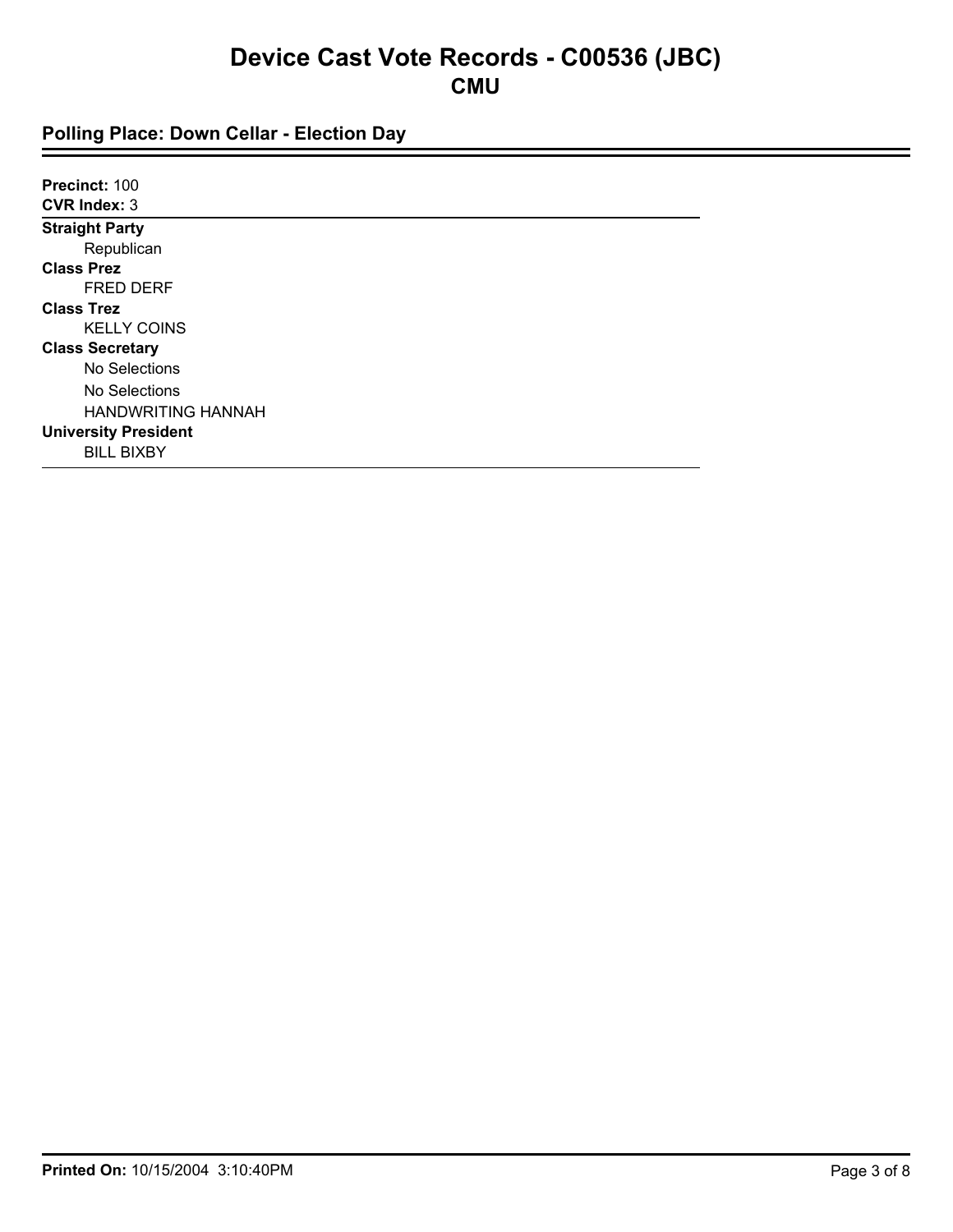| Precinct: 100               |
|-----------------------------|
| <b>CVR Index: 4</b>         |
| <b>Straight Party</b>       |
| No Selections               |
| <b>Class Prez</b>           |
| <b>JOE BLOW</b>             |
| <b>Class Trez</b>           |
| <b>CHRIS CASH</b>           |
| <b>Class Secretary</b>      |
| <b>BALLPOINT BILL</b>       |
| <b>FINGERPAINTING FRED</b>  |
| <b>JOE TYPEWRITER</b>       |
| <b>University President</b> |
| <b>PETER PARKER</b>         |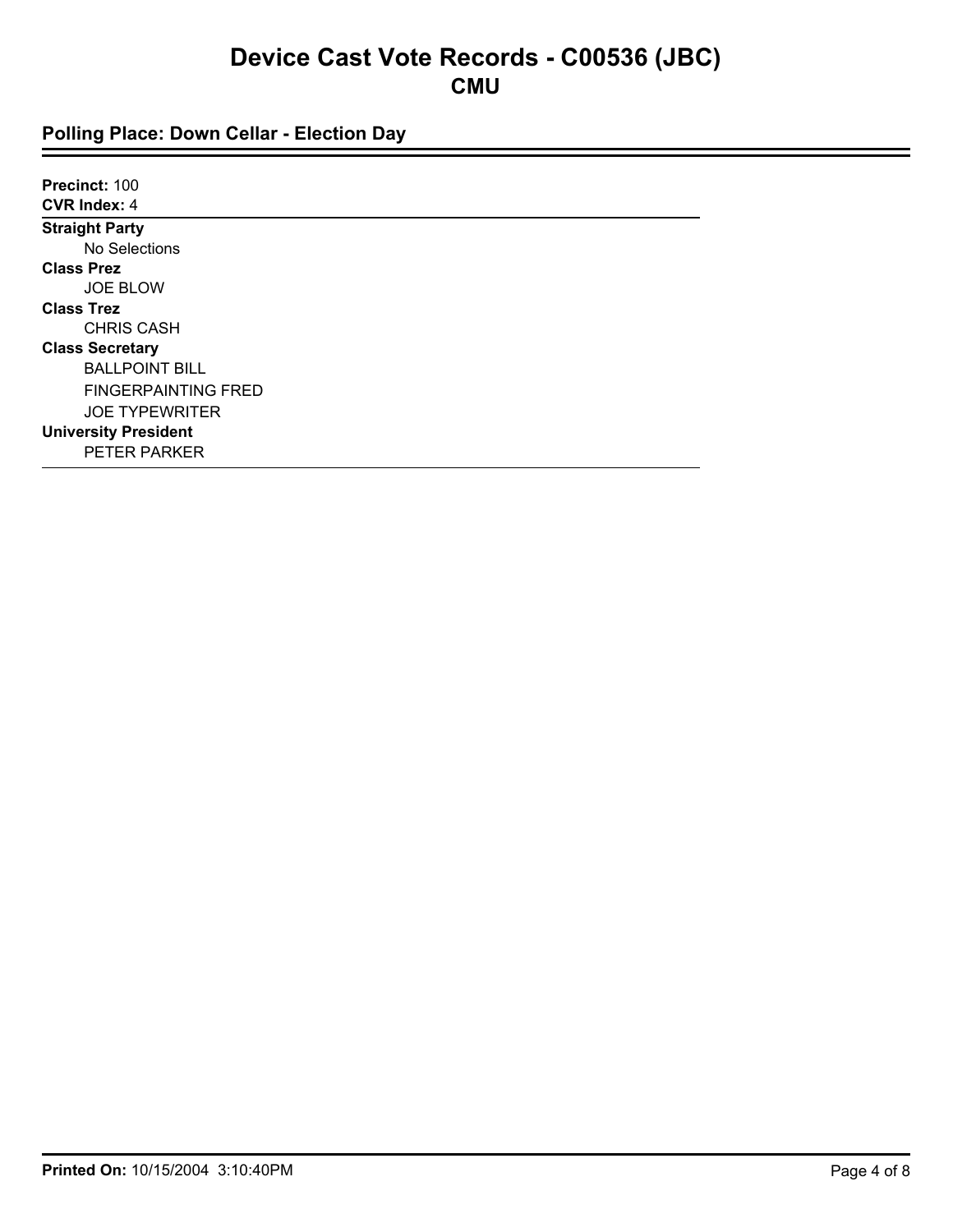| Precinct: 100               |  |
|-----------------------------|--|
| <b>CVR Index: 5</b>         |  |
| <b>Straight Party</b>       |  |
| Republican                  |  |
| <b>Class Prez</b>           |  |
| <b>JOE BLOW</b>             |  |
| <b>Class Trez</b>           |  |
| No Selections               |  |
| <b>Class Secretary</b>      |  |
| No Selections               |  |
| No Selections               |  |
| No Selections               |  |
| <b>University President</b> |  |
| Write-in                    |  |
| <b>GHIJ</b>                 |  |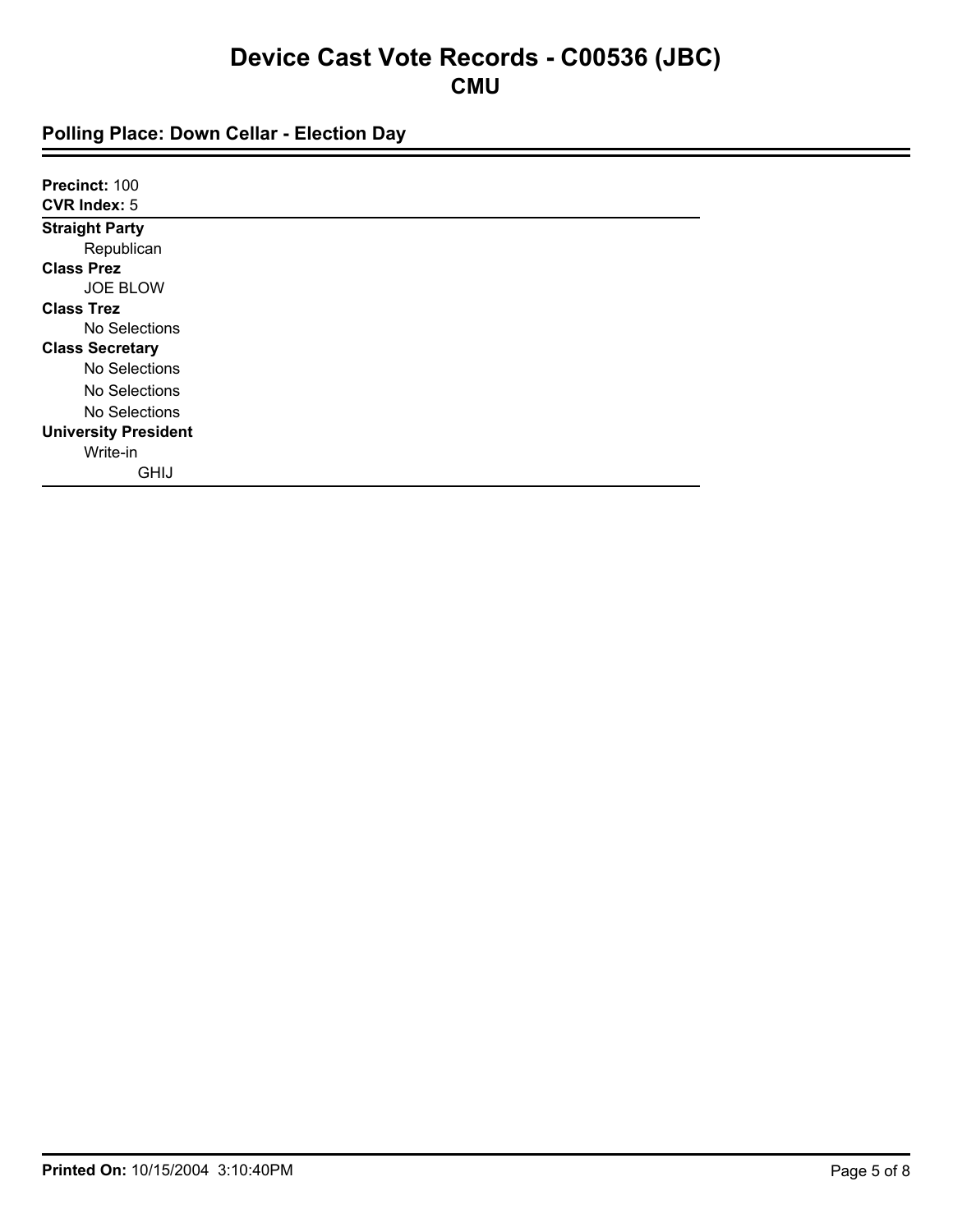| Precinct: 100               |
|-----------------------------|
| <b>CVR Index: 6</b>         |
| <b>Straight Party</b>       |
| No Selections               |
| <b>Class Prez</b>           |
| <b>FRED DERF</b>            |
| <b>Class Trez</b>           |
| <b>CHRIS CASH</b>           |
| <b>Class Secretary</b>      |
| <b>FINGERPAINTING FRED</b>  |
| <b>BENNY BIC</b>            |
| <b>KEYBOARD KIM</b>         |
| <b>University President</b> |
| <b>BRUCE WAYNE</b>          |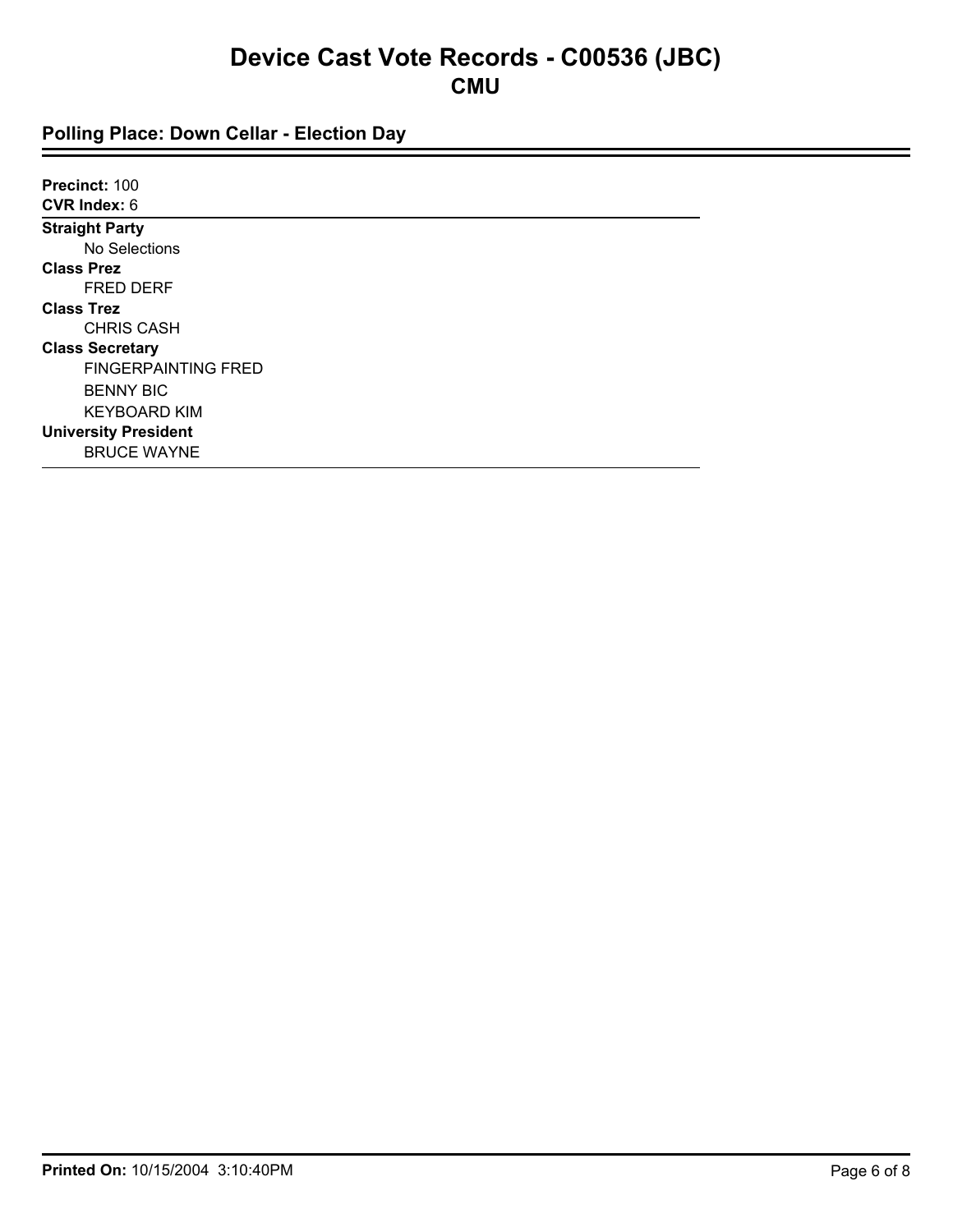| Precinct: 100               |  |  |
|-----------------------------|--|--|
| <b>CVR Index: 7</b>         |  |  |
| <b>Straight Party</b>       |  |  |
| No Selections               |  |  |
| <b>Class Prez</b>           |  |  |
| PARTY BOB                   |  |  |
| <b>Class Trez</b>           |  |  |
| <b>KELLY COINS</b>          |  |  |
| <b>Class Secretary</b>      |  |  |
| <b>KEYBOARD KIM</b>         |  |  |
| QUINCY QUILL                |  |  |
| <b>BALLPOINT BILL</b>       |  |  |
| <b>University President</b> |  |  |
| <b>BRUCE WAYNE</b>          |  |  |